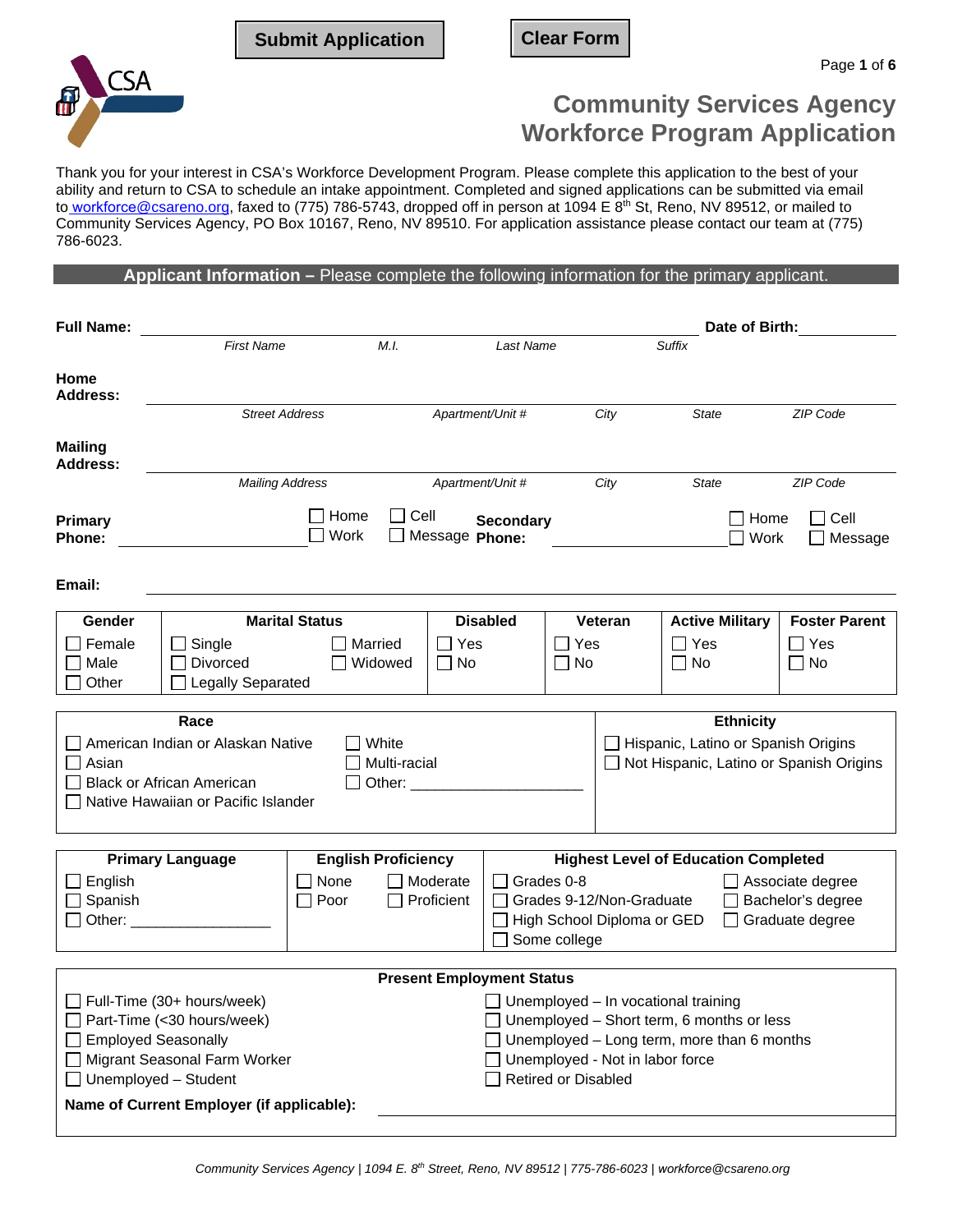| <b>Primary Income Source</b>                         |                                                                                                                                                                                                                                                                                                                                                                                                  |                                                                                                                                                                                                                                                                                                                                                                                                                                                                                                                                                                                                                                                    |  |  |  |  |  |  |  |  |
|------------------------------------------------------|--------------------------------------------------------------------------------------------------------------------------------------------------------------------------------------------------------------------------------------------------------------------------------------------------------------------------------------------------------------------------------------------------|----------------------------------------------------------------------------------------------------------------------------------------------------------------------------------------------------------------------------------------------------------------------------------------------------------------------------------------------------------------------------------------------------------------------------------------------------------------------------------------------------------------------------------------------------------------------------------------------------------------------------------------------------|--|--|--|--|--|--|--|--|
| $\Box$ Employment<br>$\Box$ Child Support            |                                                                                                                                                                                                                                                                                                                                                                                                  |                                                                                                                                                                                                                                                                                                                                                                                                                                                                                                                                                                                                                                                    |  |  |  |  |  |  |  |  |
| □ Unemployment Compensation<br><b>Foster Subsidy</b> |                                                                                                                                                                                                                                                                                                                                                                                                  |                                                                                                                                                                                                                                                                                                                                                                                                                                                                                                                                                                                                                                                    |  |  |  |  |  |  |  |  |
| <b>TANF Cash Aid</b><br><b>Social Security</b>       |                                                                                                                                                                                                                                                                                                                                                                                                  |                                                                                                                                                                                                                                                                                                                                                                                                                                                                                                                                                                                                                                                    |  |  |  |  |  |  |  |  |
| Pension/Retirement<br>No Income                      |                                                                                                                                                                                                                                                                                                                                                                                                  |                                                                                                                                                                                                                                                                                                                                                                                                                                                                                                                                                                                                                                                    |  |  |  |  |  |  |  |  |
| SSI Cash Aid<br>Other:                               |                                                                                                                                                                                                                                                                                                                                                                                                  |                                                                                                                                                                                                                                                                                                                                                                                                                                                                                                                                                                                                                                                    |  |  |  |  |  |  |  |  |
|                                                      |                                                                                                                                                                                                                                                                                                                                                                                                  |                                                                                                                                                                                                                                                                                                                                                                                                                                                                                                                                                                                                                                                    |  |  |  |  |  |  |  |  |
|                                                      |                                                                                                                                                                                                                                                                                                                                                                                                  |                                                                                                                                                                                                                                                                                                                                                                                                                                                                                                                                                                                                                                                    |  |  |  |  |  |  |  |  |
|                                                      |                                                                                                                                                                                                                                                                                                                                                                                                  | $\Box$ Employer Provided                                                                                                                                                                                                                                                                                                                                                                                                                                                                                                                                                                                                                           |  |  |  |  |  |  |  |  |
|                                                      |                                                                                                                                                                                                                                                                                                                                                                                                  | □ Indian/Tribal Health Care                                                                                                                                                                                                                                                                                                                                                                                                                                                                                                                                                                                                                        |  |  |  |  |  |  |  |  |
|                                                      |                                                                                                                                                                                                                                                                                                                                                                                                  | $\Box$ Military Health Insurance                                                                                                                                                                                                                                                                                                                                                                                                                                                                                                                                                                                                                   |  |  |  |  |  |  |  |  |
|                                                      |                                                                                                                                                                                                                                                                                                                                                                                                  | $\Box$ State Health Insurance for                                                                                                                                                                                                                                                                                                                                                                                                                                                                                                                                                                                                                  |  |  |  |  |  |  |  |  |
| <b>Adults</b>                                        |                                                                                                                                                                                                                                                                                                                                                                                                  | Adults                                                                                                                                                                                                                                                                                                                                                                                                                                                                                                                                                                                                                                             |  |  |  |  |  |  |  |  |
|                                                      |                                                                                                                                                                                                                                                                                                                                                                                                  | $\Box$ Other:                                                                                                                                                                                                                                                                                                                                                                                                                                                                                                                                                                                                                                      |  |  |  |  |  |  |  |  |
|                                                      |                                                                                                                                                                                                                                                                                                                                                                                                  |                                                                                                                                                                                                                                                                                                                                                                                                                                                                                                                                                                                                                                                    |  |  |  |  |  |  |  |  |
|                                                      |                                                                                                                                                                                                                                                                                                                                                                                                  |                                                                                                                                                                                                                                                                                                                                                                                                                                                                                                                                                                                                                                                    |  |  |  |  |  |  |  |  |
|                                                      |                                                                                                                                                                                                                                                                                                                                                                                                  | $\Box$ Energy Assistance Program                                                                                                                                                                                                                                                                                                                                                                                                                                                                                                                                                                                                                   |  |  |  |  |  |  |  |  |
| Food Stamps/SNAP<br>$\sqcap$ TANF                    |                                                                                                                                                                                                                                                                                                                                                                                                  |                                                                                                                                                                                                                                                                                                                                                                                                                                                                                                                                                                                                                                                    |  |  |  |  |  |  |  |  |
|                                                      |                                                                                                                                                                                                                                                                                                                                                                                                  |                                                                                                                                                                                                                                                                                                                                                                                                                                                                                                                                                                                                                                                    |  |  |  |  |  |  |  |  |
|                                                      |                                                                                                                                                                                                                                                                                                                                                                                                  | How many people live in                                                                                                                                                                                                                                                                                                                                                                                                                                                                                                                                                                                                                            |  |  |  |  |  |  |  |  |
|                                                      |                                                                                                                                                                                                                                                                                                                                                                                                  | your home?                                                                                                                                                                                                                                                                                                                                                                                                                                                                                                                                                                                                                                         |  |  |  |  |  |  |  |  |
|                                                      |                                                                                                                                                                                                                                                                                                                                                                                                  |                                                                                                                                                                                                                                                                                                                                                                                                                                                                                                                                                                                                                                                    |  |  |  |  |  |  |  |  |
|                                                      |                                                                                                                                                                                                                                                                                                                                                                                                  |                                                                                                                                                                                                                                                                                                                                                                                                                                                                                                                                                                                                                                                    |  |  |  |  |  |  |  |  |
|                                                      |                                                                                                                                                                                                                                                                                                                                                                                                  | Adults: Adults: Adults: Adults: Adults: Adults: Adults: Adults: Adults: Adults: Adults: Adults: Adults: Adults: Adults: Adults: Adults: Adults: Adults: Adults: Adults: Adults: Adults: Adults: Adults: Adults: Adults: Adults                                                                                                                                                                                                                                                                                                                                                                                                                     |  |  |  |  |  |  |  |  |
|                                                      |                                                                                                                                                                                                                                                                                                                                                                                                  |                                                                                                                                                                                                                                                                                                                                                                                                                                                                                                                                                                                                                                                    |  |  |  |  |  |  |  |  |
|                                                      |                                                                                                                                                                                                                                                                                                                                                                                                  | Children: ______________                                                                                                                                                                                                                                                                                                                                                                                                                                                                                                                                                                                                                           |  |  |  |  |  |  |  |  |
|                                                      |                                                                                                                                                                                                                                                                                                                                                                                                  |                                                                                                                                                                                                                                                                                                                                                                                                                                                                                                                                                                                                                                                    |  |  |  |  |  |  |  |  |
|                                                      |                                                                                                                                                                                                                                                                                                                                                                                                  |                                                                                                                                                                                                                                                                                                                                                                                                                                                                                                                                                                                                                                                    |  |  |  |  |  |  |  |  |
|                                                      |                                                                                                                                                                                                                                                                                                                                                                                                  |                                                                                                                                                                                                                                                                                                                                                                                                                                                                                                                                                                                                                                                    |  |  |  |  |  |  |  |  |
|                                                      |                                                                                                                                                                                                                                                                                                                                                                                                  | $\Box$ Head Start<br>Social Media                                                                                                                                                                                                                                                                                                                                                                                                                                                                                                                                                                                                                  |  |  |  |  |  |  |  |  |
| Other CSA Program<br>Web Search                      |                                                                                                                                                                                                                                                                                                                                                                                                  |                                                                                                                                                                                                                                                                                                                                                                                                                                                                                                                                                                                                                                                    |  |  |  |  |  |  |  |  |
|                                                      |                                                                                                                                                                                                                                                                                                                                                                                                  | □ Other: _________                                                                                                                                                                                                                                                                                                                                                                                                                                                                                                                                                                                                                                 |  |  |  |  |  |  |  |  |
|                                                      |                                                                                                                                                                                                                                                                                                                                                                                                  |                                                                                                                                                                                                                                                                                                                                                                                                                                                                                                                                                                                                                                                    |  |  |  |  |  |  |  |  |
|                                                      |                                                                                                                                                                                                                                                                                                                                                                                                  |                                                                                                                                                                                                                                                                                                                                                                                                                                                                                                                                                                                                                                                    |  |  |  |  |  |  |  |  |
| Name of Training Provider or School:                 |                                                                                                                                                                                                                                                                                                                                                                                                  |                                                                                                                                                                                                                                                                                                                                                                                                                                                                                                                                                                                                                                                    |  |  |  |  |  |  |  |  |
| Name of Training Program or Certification:           |                                                                                                                                                                                                                                                                                                                                                                                                  |                                                                                                                                                                                                                                                                                                                                                                                                                                                                                                                                                                                                                                                    |  |  |  |  |  |  |  |  |
|                                                      | <b>Primary Health Coverage</b><br>Employer Provided<br>□ Indian/Tribal Health Care<br>$\Box$ Military Health Insurance<br>$\Box$ State Health Insurance for<br>□ Other: ___________<br>□ Foster Care<br>$\Box$ Apartment<br>$\Box$ Single Family Home<br>□ Condo/Townhouse<br>□ Duplex/Triplex/4-plex<br>Mobile Home/Trailer<br>$\sqcap$ Friend<br><b>Community Event</b><br>Radio or Television | <b>Secondary Health Coverage</b><br>$\Box$ None<br>$\Box$ Medicaid<br>$\Box$ Medicare<br>□ Direct Purchase<br>$\Box$ Children's Health<br>Insurance (CHIP)<br>Does anyone in the home receive any of the following services?<br>Section 8 Housing<br>$\Box$ Housing Authority<br>$\Box$ SSI<br><b>Type of Dwelling</b><br>    Motel/Hotel<br>$\Box$ Shelter<br>□ Park/Street/Car/Campsite<br>□ Other: _________________<br>How did you hear about Community Services Agency?<br>□ Outside Agency<br>□ Poster/Flyer<br>□ Newspaper or Print Ad<br>If you were referred by a training provider or certification program, please share the following: |  |  |  |  |  |  |  |  |

#### **Program Applicant Disclosure Statement (Signature Required)**

*I hereby declare that the information contained in this application for program services is true and correct to the best of my knowledge and understanding. No false or misleading statements have been made by me or anyone representing me. The acceptance of the application does not guarantee that services will be performed under any program, and I acknowledge that services are dependent on many things including accurate applications, availability of funding and a determination that the applicant qualifies for the program.* 

*I hereby release, discharge, exonerate Community Services Agency, their agents and representatives and any person furnishing information or*  examining information from any and all liability of every nature and kind arising out of the furnishing and inspection of such documents, records, *and other information, and this release shall be binding on my legal representatives to use the information that I have provided aggregated with other customers and clients of Community Services Agency for any and all reporting and funding purposes.* 

#### **Applicant's Signature: Date**:

*Community Services Agency, its agents, partners, and funding sources do not discriminate on the basis of race, color, sex, age, religion, national origin, disability, marital status, sexual orientation or gender identity, ancestry, or any other consideration made unlawful by applicable discrimination laws.*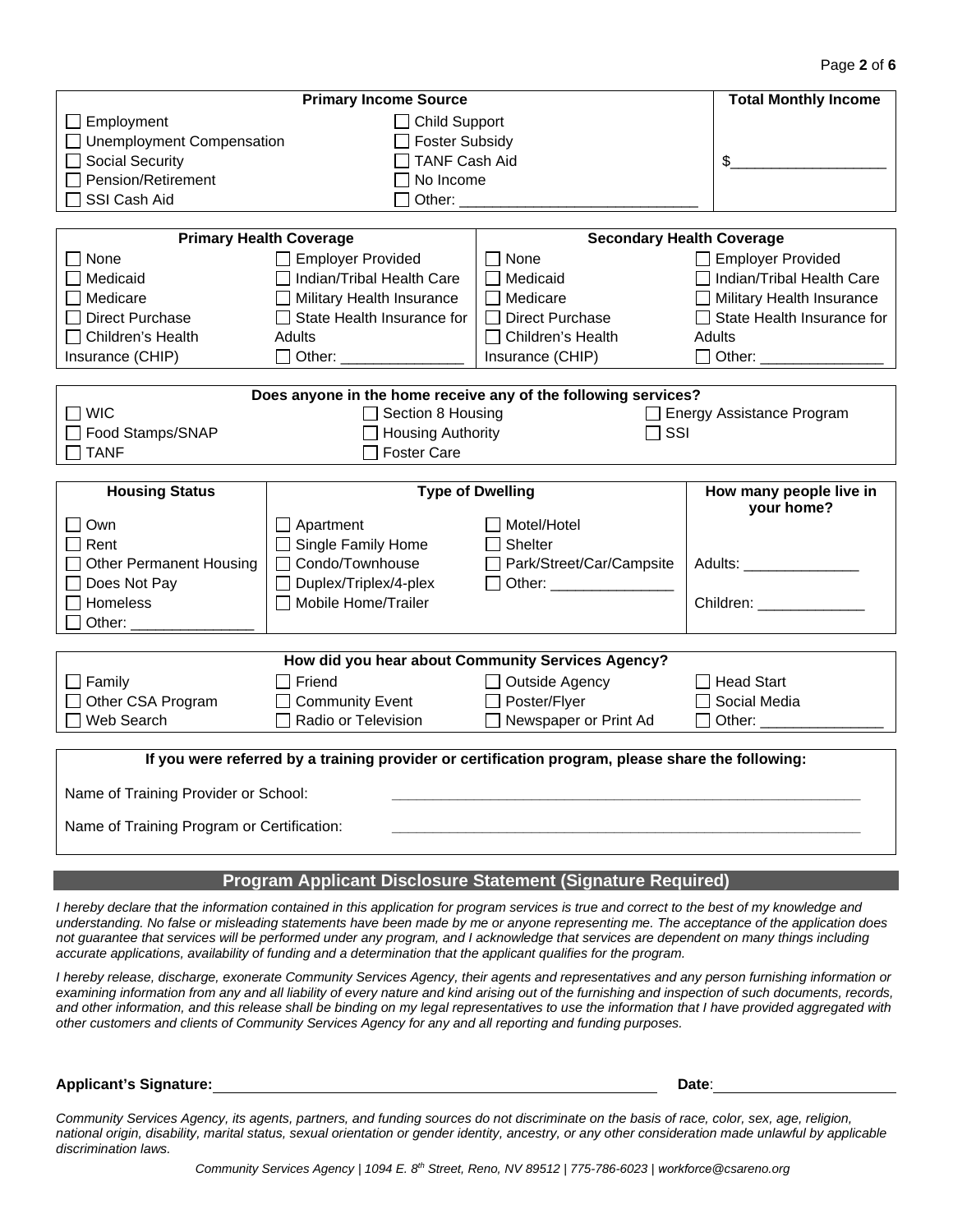| <b>Full Name:</b>                 |                                                                               |                              |                                               |                                                          |                                                                                                       | Date of Birth:                              |                   |                            |                                         |  |
|-----------------------------------|-------------------------------------------------------------------------------|------------------------------|-----------------------------------------------|----------------------------------------------------------|-------------------------------------------------------------------------------------------------------|---------------------------------------------|-------------------|----------------------------|-----------------------------------------|--|
|                                   | <b>First Name</b>                                                             | M.I.                         |                                               | Last Name                                                |                                                                                                       |                                             | Suffix            |                            |                                         |  |
|                                   |                                                                               |                              | <b>Relationship to the Applicant</b>          |                                                          |                                                                                                       |                                             |                   |                            |                                         |  |
| Spouse                            |                                                                               | Significant Other            | □ Parent/Guardian                             |                                                          |                                                                                                       |                                             | Child             |                            |                                         |  |
| Sibling                           | <b>Other Relative</b><br><b>Other Non-Relative</b>                            |                              |                                               |                                                          |                                                                                                       |                                             |                   |                            |                                         |  |
| Gender                            | <b>Marital Status</b><br><b>Disabled</b><br>Veteran<br><b>Active Military</b> |                              |                                               |                                                          |                                                                                                       |                                             |                   |                            | <b>Foster Parent</b>                    |  |
| Female                            | Single<br>Married                                                             |                              |                                               |                                                          | Yes                                                                                                   |                                             | Yes               |                            | ∣ Yes                                   |  |
| Male                              | Divorced                                                                      | Widowed                      | No                                            |                                                          | No                                                                                                    |                                             | $\Box$ No         |                            | No                                      |  |
| Other<br><b>Legally Separated</b> |                                                                               |                              |                                               |                                                          |                                                                                                       |                                             |                   |                            |                                         |  |
|                                   | <b>Ethnicity</b><br>Race                                                      |                              |                                               |                                                          |                                                                                                       |                                             |                   |                            |                                         |  |
|                                   | American Indian or Alaskan Native                                             | White                        |                                               |                                                          |                                                                                                       |                                             |                   |                            | Hispanic, Latino or Spanish Origins     |  |
| Asian                             |                                                                               |                              | Multi-racial                                  |                                                          |                                                                                                       |                                             |                   |                            | Not Hispanic, Latino or Spanish Origins |  |
|                                   | <b>Black or African American</b>                                              |                              | Other:                                        |                                                          |                                                                                                       |                                             |                   |                            |                                         |  |
|                                   | Native Hawaiian or Pacific Islander                                           |                              |                                               |                                                          |                                                                                                       |                                             |                   |                            |                                         |  |
|                                   |                                                                               |                              |                                               |                                                          |                                                                                                       |                                             |                   |                            |                                         |  |
|                                   | <b>Primary Language</b>                                                       | <b>English Proficiency</b>   |                                               |                                                          |                                                                                                       | <b>Highest Level of Education Completed</b> |                   |                            |                                         |  |
| English                           |                                                                               | None                         | <b>□</b> Moderate                             | L                                                        | Grades 0-8                                                                                            |                                             |                   | Associate degree           |                                         |  |
| Spanish                           |                                                                               | Poor                         | Proficient                                    |                                                          |                                                                                                       | Grades 9-12/Non-Graduate                    | Bachelor's degree |                            |                                         |  |
| Other:                            |                                                                               |                              | High School Diploma or GED<br>Graduate degree |                                                          |                                                                                                       |                                             |                   |                            |                                         |  |
|                                   |                                                                               |                              |                                               |                                                          | Some college                                                                                          |                                             |                   |                            |                                         |  |
|                                   |                                                                               |                              | <b>Present Employment Status</b>              |                                                          |                                                                                                       |                                             |                   |                            |                                         |  |
|                                   | $\Box$ Full-Time (30+ hours/week)                                             |                              |                                               |                                                          |                                                                                                       | $\Box$ Unemployed – In vocational training  |                   |                            |                                         |  |
|                                   | Part-Time (<30 hours/week)                                                    |                              |                                               |                                                          | $\Box$ Unemployed – Short term, 6 months or less<br>$\Box$ Unemployed – Long term, more than 6 months |                                             |                   |                            |                                         |  |
| □ Employed Seasonally             |                                                                               |                              |                                               |                                                          |                                                                                                       |                                             |                   |                            |                                         |  |
|                                   | Migrant Seasonal Farm Worker                                                  |                              |                                               |                                                          |                                                                                                       | $\Box$ Unemployed - Not in labor force      |                   |                            |                                         |  |
| $\Box$ Unemployed - Student       |                                                                               |                              |                                               |                                                          | <b>Retired or Disabled</b>                                                                            |                                             |                   |                            |                                         |  |
|                                   | Name of Current Employer (if applicable):                                     |                              |                                               |                                                          |                                                                                                       |                                             |                   |                            |                                         |  |
|                                   |                                                                               |                              |                                               |                                                          |                                                                                                       |                                             |                   |                            |                                         |  |
|                                   |                                                                               | <b>Primary Income Source</b> |                                               |                                                          |                                                                                                       |                                             |                   |                            | <b>Total Monthly Income</b>             |  |
| Employment                        |                                                                               |                              | <b>Child Support</b>                          |                                                          |                                                                                                       |                                             |                   |                            |                                         |  |
|                                   | <b>Unemployment Compensation</b>                                              |                              | <b>Foster Subsidy</b>                         |                                                          |                                                                                                       |                                             |                   |                            |                                         |  |
| <b>Social Security</b>            |                                                                               |                              | <b>TANF Cash Aid</b>                          | $\frac{1}{2}$                                            |                                                                                                       |                                             |                   |                            |                                         |  |
| Pension/Retirement                |                                                                               |                              | No Income                                     |                                                          |                                                                                                       |                                             |                   |                            |                                         |  |
| SSI Cash Aid                      |                                                                               |                              | Other: $\_\_$                                 |                                                          |                                                                                                       |                                             |                   |                            |                                         |  |
|                                   | <b>Primary Health Coverage</b>                                                |                              |                                               |                                                          |                                                                                                       | <b>Secondary Health Coverage</b>            |                   |                            |                                         |  |
| None                              | <b>Employer Provided</b>                                                      |                              |                                               | None                                                     |                                                                                                       |                                             |                   | <b>Employer Provided</b>   |                                         |  |
| Medicaid                          | Indian/Tribal Health Care                                                     |                              |                                               | Medicaid                                                 |                                                                                                       |                                             |                   | Indian/Tribal Health Care  |                                         |  |
| Medicare                          |                                                                               | Military Health Insurance    |                                               | Medicare                                                 |                                                                                                       |                                             |                   | Military Health Insurance  |                                         |  |
| <b>Direct Purchase</b>            |                                                                               | State Health Insurance for   |                                               | <b>Direct Purchase</b>                                   |                                                                                                       |                                             |                   | State Health Insurance for |                                         |  |
| Children's Health                 |                                                                               | Adults                       |                                               | $\Box$ Children's Health<br>Adults                       |                                                                                                       |                                             |                   |                            |                                         |  |
| Insurance (CHIP)                  |                                                                               | □ Other: _________________   |                                               | Insurance (CHIP)<br>Other: New York 1999<br>$\mathsf{I}$ |                                                                                                       |                                             |                   |                            |                                         |  |
|                                   |                                                                               |                              |                                               |                                                          |                                                                                                       |                                             |                   |                            |                                         |  |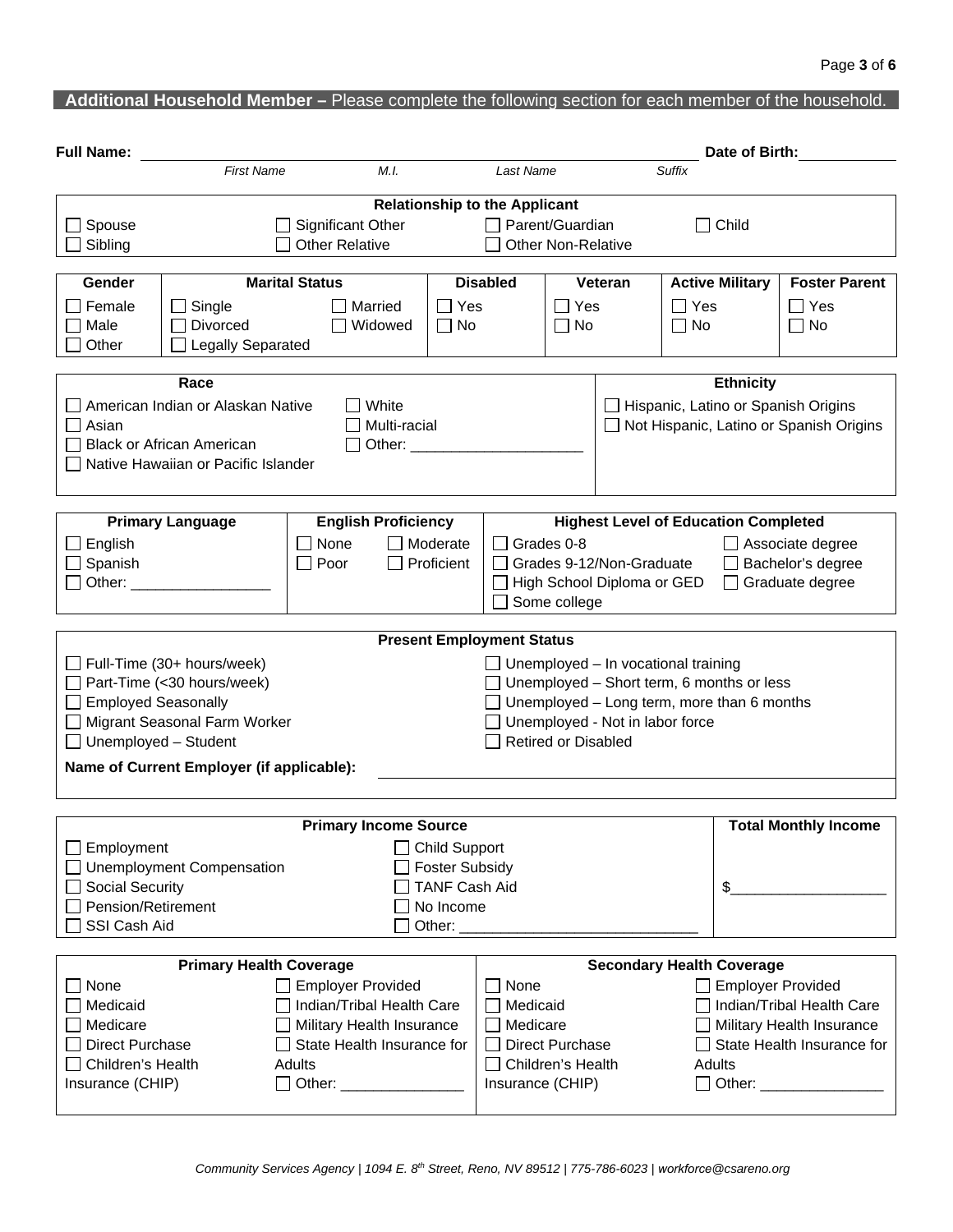| <b>Full Name:</b>                                                  |                                                                               |                                  |                                               |                                                                                                                                                                                                                                                    |                            |                                            | Date of Birth:                                                                                        |                           |                                                                                |  |
|--------------------------------------------------------------------|-------------------------------------------------------------------------------|----------------------------------|-----------------------------------------------|----------------------------------------------------------------------------------------------------------------------------------------------------------------------------------------------------------------------------------------------------|----------------------------|--------------------------------------------|-------------------------------------------------------------------------------------------------------|---------------------------|--------------------------------------------------------------------------------|--|
|                                                                    | <b>First Name</b>                                                             | M.I.<br>Last Name                |                                               |                                                                                                                                                                                                                                                    |                            |                                            | <b>Suffix</b>                                                                                         |                           |                                                                                |  |
|                                                                    |                                                                               |                                  | <b>Relationship to the Applicant</b>          |                                                                                                                                                                                                                                                    |                            |                                            |                                                                                                       |                           |                                                                                |  |
| Spouse                                                             |                                                                               | Significant Other                | $\Box$ Parent/Guardian                        |                                                                                                                                                                                                                                                    |                            |                                            | Child                                                                                                 |                           |                                                                                |  |
| Sibling                                                            |                                                                               |                                  | <b>Other Non-Relative</b>                     |                                                                                                                                                                                                                                                    |                            |                                            |                                                                                                       |                           |                                                                                |  |
| Gender                                                             | <b>Marital Status</b><br><b>Disabled</b><br>Veteran<br><b>Active Military</b> |                                  |                                               |                                                                                                                                                                                                                                                    |                            |                                            |                                                                                                       |                           | <b>Foster Parent</b>                                                           |  |
| Female                                                             | Yes<br>$\Box$ Single<br>Married                                               |                                  |                                               |                                                                                                                                                                                                                                                    | $\sqcap$ Yes               |                                            | $\Box$ Yes                                                                                            |                           | $\Box$ Yes                                                                     |  |
| Male                                                               | Divorced<br>Widowed                                                           |                                  |                                               | <b>No</b><br>$\Box$ No                                                                                                                                                                                                                             |                            |                                            | $\Box$ No<br>$\Box$ No                                                                                |                           |                                                                                |  |
| Other                                                              | <b>Legally Separated</b>                                                      |                                  |                                               |                                                                                                                                                                                                                                                    |                            |                                            |                                                                                                       |                           |                                                                                |  |
| <b>Ethnicity</b><br>Race                                           |                                                                               |                                  |                                               |                                                                                                                                                                                                                                                    |                            |                                            |                                                                                                       |                           |                                                                                |  |
|                                                                    | American Indian or Alaskan Native                                             | White                            |                                               |                                                                                                                                                                                                                                                    |                            |                                            |                                                                                                       |                           |                                                                                |  |
| Asian                                                              |                                                                               |                                  | Multi-racial                                  |                                                                                                                                                                                                                                                    |                            |                                            |                                                                                                       |                           | Hispanic, Latino or Spanish Origins<br>Not Hispanic, Latino or Spanish Origins |  |
|                                                                    | <b>Black or African American</b>                                              |                                  | Other: ___________                            |                                                                                                                                                                                                                                                    |                            |                                            |                                                                                                       |                           |                                                                                |  |
|                                                                    | Native Hawaiian or Pacific Islander                                           |                                  |                                               |                                                                                                                                                                                                                                                    |                            |                                            |                                                                                                       |                           |                                                                                |  |
|                                                                    |                                                                               |                                  |                                               |                                                                                                                                                                                                                                                    |                            |                                            |                                                                                                       |                           |                                                                                |  |
|                                                                    | <b>Primary Language</b>                                                       | <b>English Proficiency</b>       |                                               |                                                                                                                                                                                                                                                    |                            |                                            |                                                                                                       |                           |                                                                                |  |
| English                                                            |                                                                               | None                             | $\Box$ Moderate                               | <b>Highest Level of Education Completed</b><br>Grades 0-8<br>$\Box$ Associate degree                                                                                                                                                               |                            |                                            |                                                                                                       |                           |                                                                                |  |
| Spanish                                                            |                                                                               | Poor<br>$\overline{\phantom{a}}$ | Proficient                                    |                                                                                                                                                                                                                                                    |                            | Grades 9-12/Non-Graduate                   |                                                                                                       | Bachelor's degree         |                                                                                |  |
| Other:                                                             |                                                                               |                                  |                                               | High School Diploma or GED<br>Graduate degree                                                                                                                                                                                                      |                            |                                            |                                                                                                       |                           |                                                                                |  |
|                                                                    |                                                                               |                                  |                                               | Some college                                                                                                                                                                                                                                       |                            |                                            |                                                                                                       |                           |                                                                                |  |
|                                                                    |                                                                               |                                  |                                               |                                                                                                                                                                                                                                                    |                            |                                            |                                                                                                       |                           |                                                                                |  |
|                                                                    |                                                                               |                                  | <b>Present Employment Status</b>              |                                                                                                                                                                                                                                                    |                            |                                            |                                                                                                       |                           |                                                                                |  |
|                                                                    | Full-Time (30+ hours/week)                                                    |                                  |                                               |                                                                                                                                                                                                                                                    |                            | $\Box$ Unemployed – In vocational training |                                                                                                       |                           |                                                                                |  |
|                                                                    | Part-Time (<30 hours/week)                                                    |                                  |                                               |                                                                                                                                                                                                                                                    |                            |                                            | $\Box$ Unemployed – Short term, 6 months or less<br>$\Box$ Unemployed – Long term, more than 6 months |                           |                                                                                |  |
| <b>Employed Seasonally</b>                                         |                                                                               |                                  |                                               |                                                                                                                                                                                                                                                    |                            |                                            |                                                                                                       |                           |                                                                                |  |
| $\Box$ Unemployed - Student                                        | Migrant Seasonal Farm Worker                                                  |                                  |                                               |                                                                                                                                                                                                                                                    | <b>Retired or Disabled</b> | $\Box$ Unemployed - Not in labor force     |                                                                                                       |                           |                                                                                |  |
|                                                                    | Name of Current Employer (if applicable):                                     |                                  |                                               |                                                                                                                                                                                                                                                    |                            |                                            |                                                                                                       |                           |                                                                                |  |
|                                                                    |                                                                               |                                  |                                               |                                                                                                                                                                                                                                                    |                            |                                            |                                                                                                       |                           |                                                                                |  |
|                                                                    |                                                                               |                                  |                                               |                                                                                                                                                                                                                                                    |                            |                                            |                                                                                                       |                           |                                                                                |  |
|                                                                    |                                                                               | <b>Primary Income Source</b>     |                                               |                                                                                                                                                                                                                                                    |                            |                                            |                                                                                                       |                           | <b>Total Monthly Income</b>                                                    |  |
| Employment                                                         |                                                                               |                                  | <b>Child Support</b>                          |                                                                                                                                                                                                                                                    |                            |                                            |                                                                                                       |                           |                                                                                |  |
|                                                                    | <b>Unemployment Compensation</b>                                              |                                  | <b>Foster Subsidy</b><br><b>TANF Cash Aid</b> |                                                                                                                                                                                                                                                    |                            |                                            |                                                                                                       |                           |                                                                                |  |
| Social Security<br>Pension/Retirement                              |                                                                               |                                  |                                               | \$                                                                                                                                                                                                                                                 |                            |                                            |                                                                                                       |                           |                                                                                |  |
| SSI Cash Aid                                                       |                                                                               |                                  | No Income<br>Other: $\_\_$                    |                                                                                                                                                                                                                                                    |                            |                                            |                                                                                                       |                           |                                                                                |  |
|                                                                    |                                                                               |                                  |                                               |                                                                                                                                                                                                                                                    |                            |                                            |                                                                                                       |                           |                                                                                |  |
| <b>Primary Health Coverage</b><br><b>Secondary Health Coverage</b> |                                                                               |                                  |                                               |                                                                                                                                                                                                                                                    |                            |                                            |                                                                                                       |                           |                                                                                |  |
| None                                                               |                                                                               | <b>Employer Provided</b>         |                                               | None                                                                                                                                                                                                                                               |                            |                                            | <b>Employer Provided</b>                                                                              |                           |                                                                                |  |
| Medicaid                                                           |                                                                               | Indian/Tribal Health Care        |                                               | Medicaid                                                                                                                                                                                                                                           |                            |                                            |                                                                                                       | Indian/Tribal Health Care |                                                                                |  |
| Medicare                                                           |                                                                               | Military Health Insurance        |                                               | Medicare                                                                                                                                                                                                                                           |                            |                                            |                                                                                                       |                           | Military Health Insurance                                                      |  |
| <b>Direct Purchase</b>                                             |                                                                               | State Health Insurance for       |                                               |                                                                                                                                                                                                                                                    | Direct Purchase            |                                            |                                                                                                       |                           | State Health Insurance for                                                     |  |
| Children's Health                                                  |                                                                               | Adults                           |                                               | Children's Health<br>Adults                                                                                                                                                                                                                        |                            |                                            |                                                                                                       |                           |                                                                                |  |
| Insurance (CHIP)                                                   |                                                                               |                                  |                                               | Insurance (CHIP)<br>Other: and the contract of the contract of the contract of the contract of the contract of the contract of the contract of the contract of the contract of the contract of the contract of the contract of the contract of the |                            |                                            |                                                                                                       |                           |                                                                                |  |
|                                                                    |                                                                               |                                  |                                               |                                                                                                                                                                                                                                                    |                            |                                            |                                                                                                       |                           |                                                                                |  |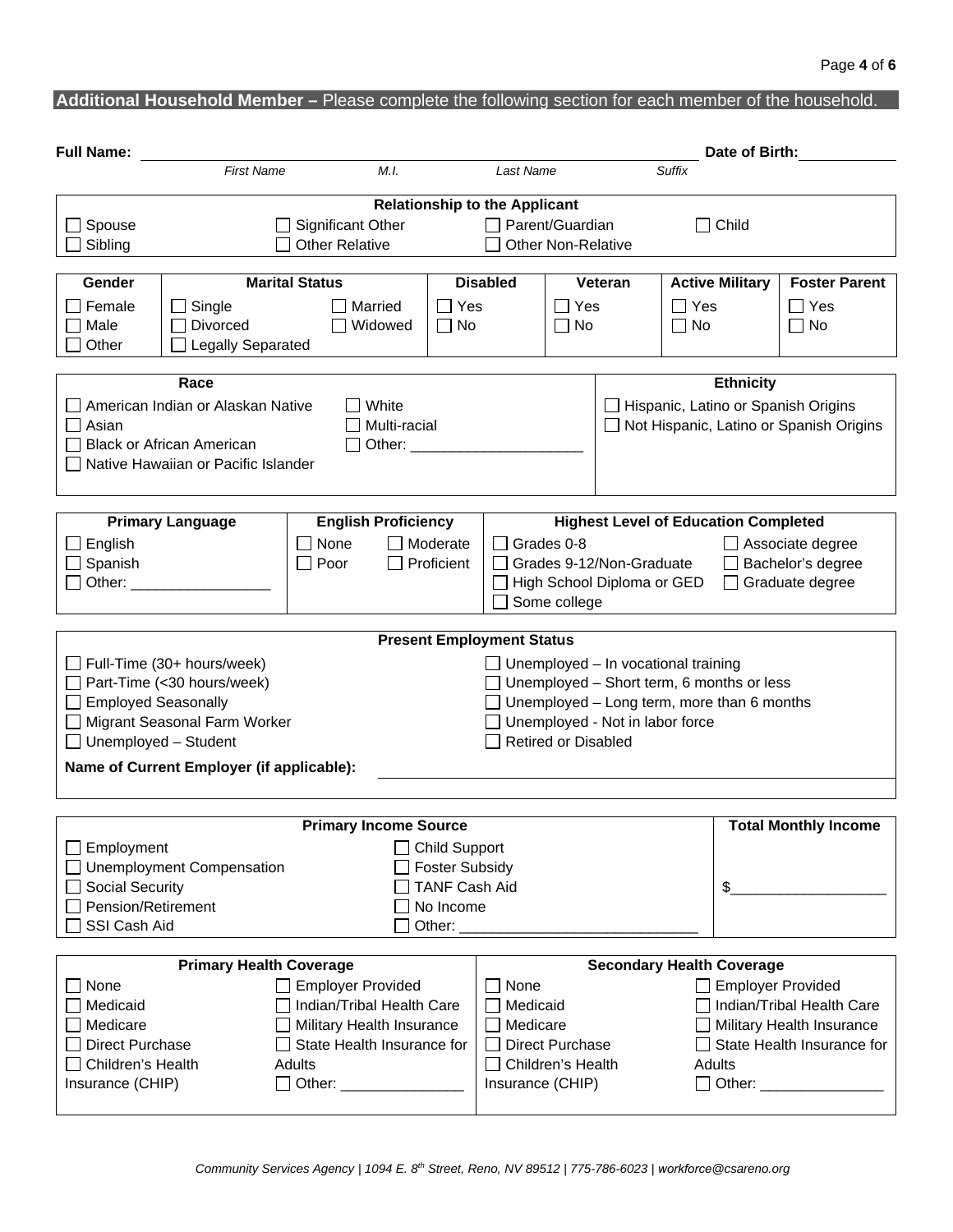| <b>Full Name:</b>                 |                                                    |                              |                                      |                                                    |                     |                                                   | Date of Birth:          |                            |                                         |  |
|-----------------------------------|----------------------------------------------------|------------------------------|--------------------------------------|----------------------------------------------------|---------------------|---------------------------------------------------|-------------------------|----------------------------|-----------------------------------------|--|
|                                   | <b>First Name</b>                                  | M.L.                         | Last Name                            |                                                    |                     |                                                   | Suffix                  |                            |                                         |  |
|                                   |                                                    |                              | <b>Relationship to the Applicant</b> |                                                    |                     |                                                   |                         |                            |                                         |  |
| Spouse                            |                                                    | Significant Other            | $\Box$ Parent/Guardian               |                                                    |                     |                                                   | $\Box$ Child            |                            |                                         |  |
| Sibling                           | <b>Other Relative</b><br><b>Other Non-Relative</b> |                              |                                      |                                                    |                     |                                                   |                         |                            |                                         |  |
| Gender                            | <b>Marital Status</b>                              |                              | <b>Disabled</b><br>Veteran           |                                                    |                     |                                                   | <b>Active Military</b>  | <b>Foster Parent</b>       |                                         |  |
| Female                            | Yes<br>Single<br>Married                           |                              |                                      |                                                    | Yes<br>$\Box$ Yes   |                                                   |                         |                            | $\Box$ Yes                              |  |
| Male                              | <b>Divorced</b>                                    | Widowed                      | $\Box$ No                            |                                                    | $\Box$ No           |                                                   | $\Box$ No               |                            | $\Box$ No                               |  |
| Other<br><b>Legally Separated</b> |                                                    |                              |                                      |                                                    |                     |                                                   |                         |                            |                                         |  |
| <b>Ethnicity</b><br>Race          |                                                    |                              |                                      |                                                    |                     |                                                   |                         |                            |                                         |  |
|                                   | American Indian or Alaskan Native                  | White                        |                                      |                                                    |                     | $\mathsf{L}$                                      |                         |                            | Hispanic, Latino or Spanish Origins     |  |
| Asian                             |                                                    | Multi-racial                 |                                      |                                                    |                     | $\perp$                                           |                         |                            | Not Hispanic, Latino or Spanish Origins |  |
|                                   | <b>Black or African American</b>                   | Other: $\_\_$                |                                      |                                                    |                     |                                                   |                         |                            |                                         |  |
|                                   | Native Hawaiian or Pacific Islander                |                              |                                      |                                                    |                     |                                                   |                         |                            |                                         |  |
|                                   |                                                    |                              |                                      |                                                    |                     |                                                   |                         |                            |                                         |  |
|                                   | <b>Primary Language</b>                            | <b>English Proficiency</b>   |                                      |                                                    |                     | <b>Highest Level of Education Completed</b>       |                         |                            |                                         |  |
| English                           |                                                    | None                         | $\Box$ Moderate                      |                                                    | Grades 0-8          |                                                   | $\Box$ Associate degree |                            |                                         |  |
| Spanish                           |                                                    | Poor                         | Proficient                           |                                                    |                     | Grades 9-12/Non-Graduate                          | Bachelor's degree       |                            |                                         |  |
| Other:                            |                                                    |                              |                                      | High School Diploma or GED<br>Graduate degree      |                     |                                                   |                         |                            |                                         |  |
|                                   |                                                    |                              |                                      |                                                    | Some college        |                                                   |                         |                            |                                         |  |
|                                   |                                                    |                              | <b>Present Employment Status</b>     |                                                    |                     |                                                   |                         |                            |                                         |  |
|                                   | $\Box$ Full-Time (30+ hours/week)                  |                              |                                      |                                                    |                     | $\Box$ Unemployed – In vocational training        |                         |                            |                                         |  |
|                                   | Part-Time (< 30 hours/week)                        |                              |                                      |                                                    |                     | $\Box$ Unemployed – Short term, 6 months or less  |                         |                            |                                         |  |
| □ Employed Seasonally             |                                                    |                              |                                      |                                                    |                     | $\Box$ Unemployed – Long term, more than 6 months |                         |                            |                                         |  |
|                                   | Migrant Seasonal Farm Worker                       |                              |                                      |                                                    |                     | $\Box$ Unemployed - Not in labor force            |                         |                            |                                         |  |
| $\Box$ Unemployed - Student       |                                                    |                              |                                      |                                                    | Retired or Disabled |                                                   |                         |                            |                                         |  |
|                                   | Name of Current Employer (if applicable):          |                              |                                      |                                                    |                     |                                                   |                         |                            |                                         |  |
|                                   |                                                    |                              |                                      |                                                    |                     |                                                   |                         |                            |                                         |  |
|                                   |                                                    | <b>Primary Income Source</b> |                                      |                                                    |                     |                                                   |                         |                            | <b>Total Monthly Income</b>             |  |
| Employment                        |                                                    |                              | <b>Child Support</b>                 |                                                    |                     |                                                   |                         |                            |                                         |  |
|                                   | <b>Unemployment Compensation</b>                   |                              | <b>Foster Subsidy</b>                |                                                    |                     |                                                   |                         |                            |                                         |  |
| Social Security                   |                                                    |                              | <b>TANF Cash Aid</b>                 | \$                                                 |                     |                                                   |                         |                            |                                         |  |
| Pension/Retirement                |                                                    |                              | No Income                            |                                                    |                     |                                                   |                         |                            |                                         |  |
| SSI Cash Aid                      |                                                    |                              | Other:                               |                                                    |                     |                                                   |                         |                            |                                         |  |
|                                   | <b>Primary Health Coverage</b>                     |                              |                                      |                                                    |                     | <b>Secondary Health Coverage</b>                  |                         |                            |                                         |  |
| None                              | Employer Provided                                  |                              |                                      | $\Box$ None                                        |                     |                                                   |                         | Employer Provided          |                                         |  |
| Medicaid                          |                                                    | Indian/Tribal Health Care    |                                      | Medicaid                                           |                     |                                                   |                         | Indian/Tribal Health Care  |                                         |  |
| Medicare                          |                                                    | Military Health Insurance    |                                      | Medicare                                           |                     |                                                   |                         |                            | $\Box$ Military Health Insurance        |  |
| <b>Direct Purchase</b>            |                                                    | State Health Insurance for   |                                      |                                                    | Direct Purchase     |                                                   |                         | State Health Insurance for |                                         |  |
| Children's Health                 |                                                    | Adults                       |                                      | Children's Health<br>Adults                        |                     |                                                   |                         |                            |                                         |  |
| Insurance (CHIP)                  |                                                    | Other: _________________     |                                      | Other: William Products<br>Insurance (CHIP)<br>l 1 |                     |                                                   |                         |                            |                                         |  |
|                                   |                                                    |                              |                                      |                                                    |                     |                                                   |                         |                            |                                         |  |